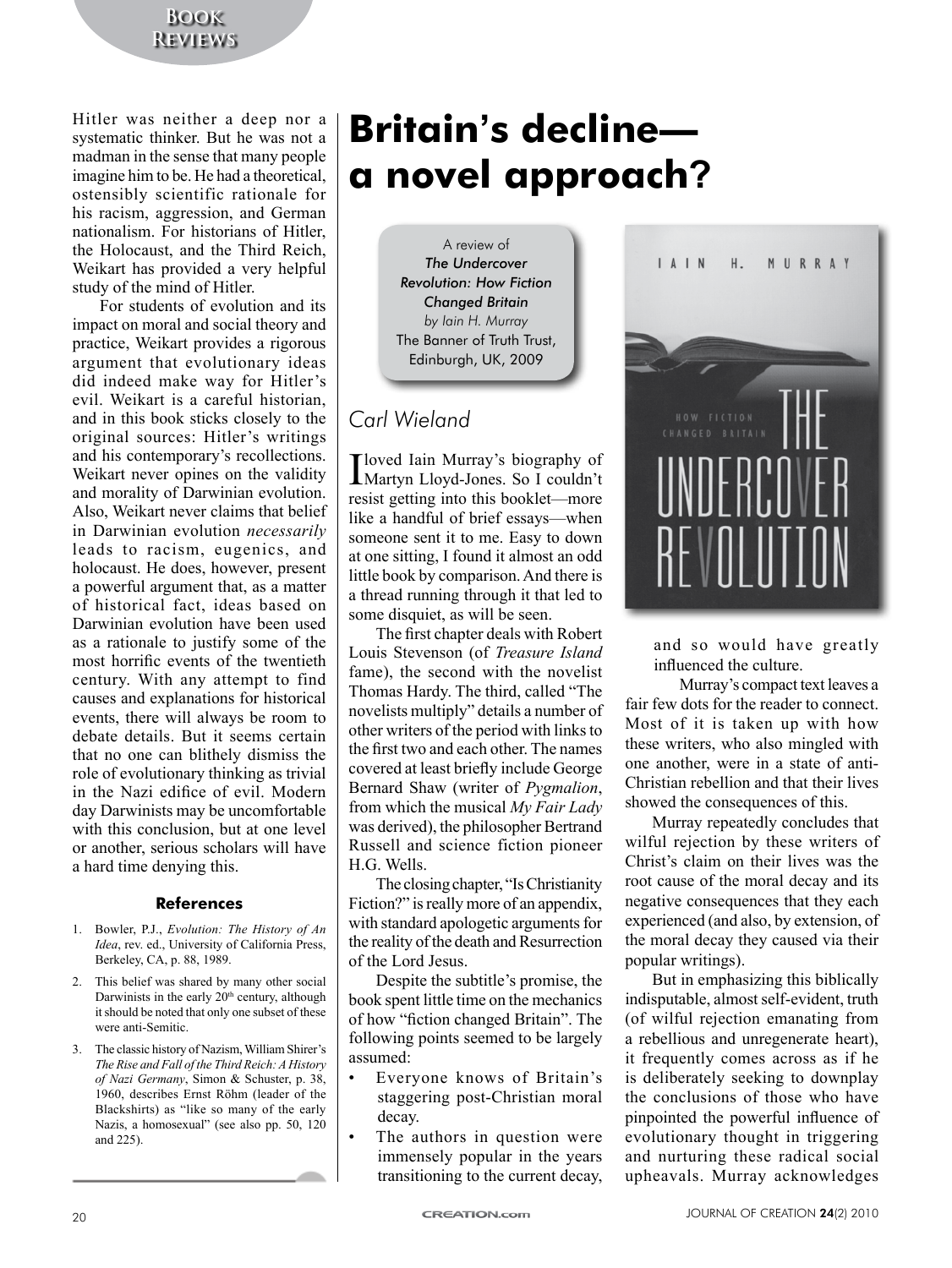the writings of Darwin and Huxley as having 'played a part'—in fact he does so more than once. But always with some sort of 'but'—almost like raising the point in order to knock it down, or at least to 'damn it with faint and qualified acknowledgement'. The basis for his 'but' is sometimes that the real problem is not science, it is the human heart (more on that later). Or, that these writers had far more influence on popular culture than the era's evolutionary scientists. But this is also self-evident (of course more people will read popular fiction than read a science treatise), and misses the point.

The average person whose view on morality today has been dramatically influenced by evolutionary humanism in society has not even read Darwin, or even today's evolutionary teachers. They are, however, influenced from a thousand directions by people who have been influenced (either directly, or via further intermediaries in the chain) by people whose thinking would not be what it is today were it not for evolutionary belief, emanating from and underpinned by those science writings that the average person has never read.

#### **Ideas do affect people**

At the deepest level, the person who uses evolution to evade the gospel is indeed engaged in wilful rejection of the truth. But at another level, people *are* influenced by the social milieu, by ideas and arguments. Hence Paul's comment about the apostles' role in "tearing down arguments" that set themselves up against God—2 Corinthians 10:5). Just as the heart set on rejection of God can use evolution as an excuse, the spirit of God can also use (and in our experience, has often so used) the force of reasoned argumentation to pierce through the evolutionary armour and convict the searching heart.

For me, having this different angle on the influences that helped shape the West's moral decline was of interest. But I fear that this work will, probably unintentionally, reinforce the notion of 'why bother' with apologetic arguments. Specifically, why bother with creation apologetics when it's all a matter of the heart anyway, and far more people were influenced by fiction than by evolution. Whereas in fact the book leaks hints, almost in spite of itself, of the powerful way in which these fiction writers were indeed influenced by the pervasive evolutionism of the time, as we will see. In short, it is likely that if these writers had not lived in and been influenced by the culture prevailing in an era strongly pervaded by Darwin/ Huxley, their lives may have taken a very different turn.

Whether it would have altered the outcome in terms of their personal salvation is impossible to know. But certainly, their impetus and capacity to taint society would have been severely blunted. Righteousness and right thinking exalts a nation, even when only a minority are truly born-again. The ability of the church to be salt and light on moral matters has a lot to do with the perceived authority of the Bible, even by the unregenerate. Once the Bible was perceived in Victorian culture as undermined by 'science' insofar as its history was concerned, the restraints were off as far as morality went, too.

Stevenson's apostasy commenced at Edinburgh University, eight years after Darwin's publication. His friend Henley wrote his famous humanist rally cry only six years later, and it bears repeating in the light of the common creationist reminder that if people believe that God did not really make us, then He does not own us, the Bible cannot be true, and He will not be our judge.

Henley's proclamation was something which would have been unthinkable in a pre-Darwin-era British university setting:

"It matters not how strait the gate, How charged with punishments the scroll;

- I am the master of my fate,
- I am the captain of my soul."

#### **Clues within the text**

There are stronger clues to the influence of evolutionary belief on these writers, even in Murray's ultrabrief chronicling of their lives. For example, Murray refers to the man who has been credited with corrupting Stevenson, Edmund Gosse, son of the evangelical intellectual Philip Gosse. Edmund wrote *Father and Son*, in which he rejected his Christian upbringing by Gosse Sr.<sup>1</sup> What readers may not be aware of though is that the father's tragically misfired *Omphalos* (trying to explain the fossils as having been created by God) made him a laughing stock, and likely helped earn the son's contempt of both his father and his father's Christianity—although Gosse's idea was rejected by almost all Christians.2,3 But *Omphalos* would not have been written without the agonizing choices demanded of the Christian world by evolution and millions of years. This was detailed by Prof. T. John Rendle-Short, the founding chairman of the Brisbanebased ministry that is now Creation Ministries International (Australia), in a fascinating section of his book *Green Eye of the Storm*<sup>4</sup> —the 'storm' being the gathering clouds of Darwinism over England.

Perhaps Stevenson would still have died an unbeliever without Darwin, but it would have at least made it less likely that he would have so firmly insisted that for him, as Murray writes, "Life was only 'a pilgrimage from nothing to nowhere'."

Murray also writes that Stevenson's father believed that the most damaging influence on his son was Herbert Spencer. (Spencer was a popular evolutionist who applied evolution to religion and society, and apparently coined the phrase 'survival of the fittest'.) However, he then seeks to downplay this.

When we get to the novelist Thomas Hardy, we read that he was influenced by a major revival. This took place the year Darwin published, but thereafter, there was a gradual decline in the belief Hardy once professed. Murray says, "It is beyond my present purpose to discuss what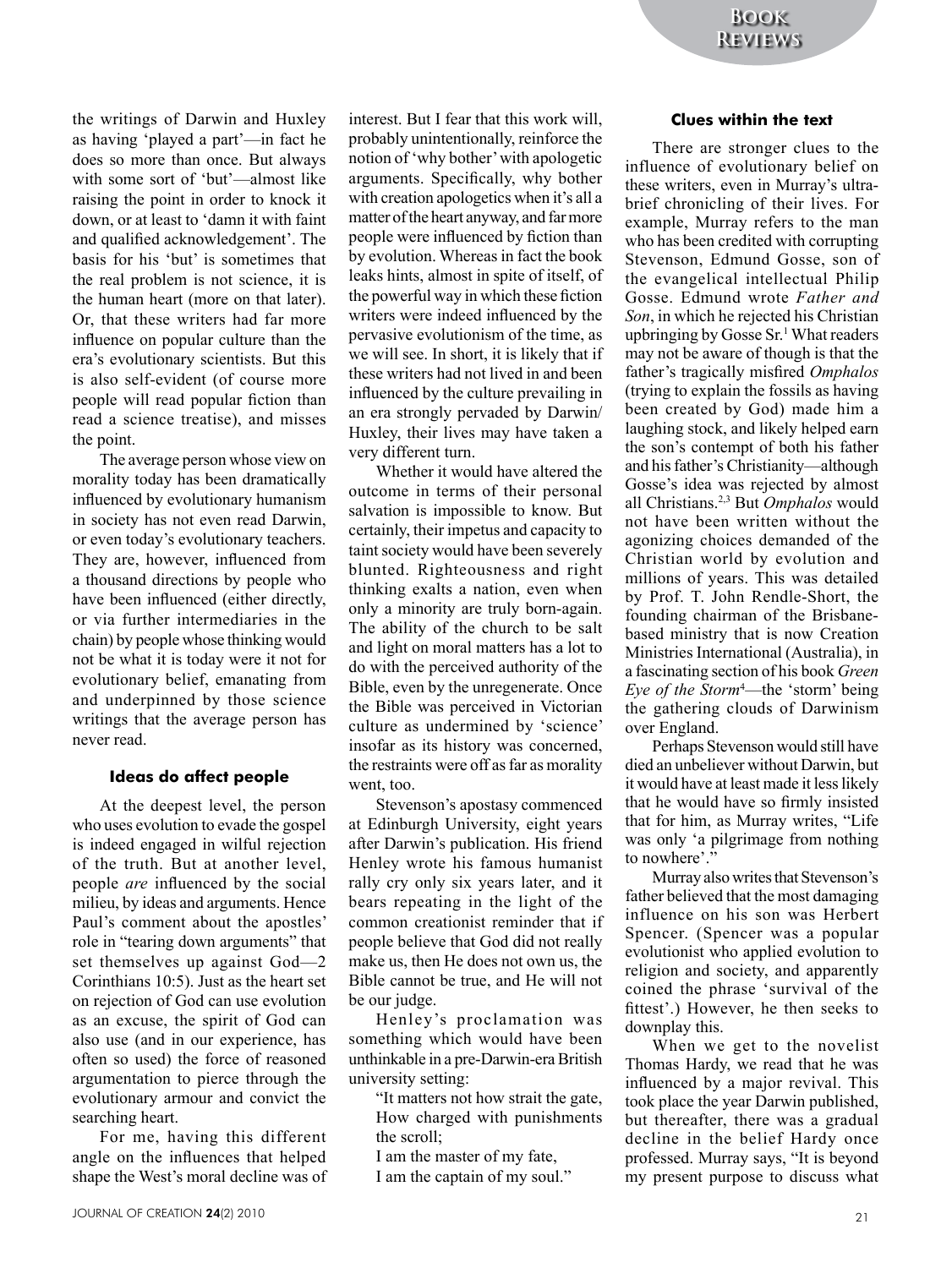had brought this change of belief", but nonetheless mentions a few factors, the first two of which are:

- 1. Essays on *liberal theology*. The way in which this surged as a result of the rapid acceptance of evolution within the church hardly requires further documentation.
- 2. The "agnosticism of Thomas Huxley" (aka 'Darwin's bulldog' for his aggressive promotion of evolution, including to the wider society).

Nevertheless, Murray approvingly quotes Gertrude Himmelfarb's view that the agnosticism in Hardy and his colleagues was not, as often supposed, due to the proof of evolution, but rather their rediscovery of an "old and obvious truth".

While Murray is right to conclude that "unbelief suits human nature", one wonders if he is aware of just how much (hopefully unintended) comfort his stance could give to those within the church who want to continue in their various compromises with the plain truth of Genesis. The last thing the church needs at this crucial time is another reason to continue to slumber about the factors not only causing, but accelerating the decline, as the bad seed of past generations bears more and more fruit. Unbelief suits human nature, true, but that is equally true of the times of the great Christian eras of the past as to later times. Thus, it tells us nothing of the actual cause of the slide to apostasy, nor what our responsibility should be in the face of it. While revivals are ultimately the work of God's spirit, how can we expect Him to bless and honour a culture in which those who bear His name so frequently deal in cavalier fashion with His revealed truth concerning the history of man and the universe?

Murray incisively dispatches the notion that Hardy (whose novel *Tess of the D'Urbervilles* I had to study in an Australian high school) was some sort of 'harmless agnostic', showing instead that he was profoundly opposed to the biblical God. But here, too, he overlooks clues that this imbibing of/ contributing to the spirit of the age had a lot to do with the rejection of Genesis Creation/Fall. Hardy's antiChristian poetry quoted by Murray refers to a 'god' who says of the world,

"It lost my interest from the first,

My aims therefore

succeeding ill."

The first line reflects deism of the sort that encouraged Darwin to take God 'off the hook' by taking him 'out of the picture'.5 The next line seems to sarcastically point to the imperfections of nature as signs of God's failure to get it right. This again reflects a culture which had not taken the Genesis Fall seriously for years, due to geology's long-age views. This prior long history of Genesis compromise<sup>6</sup> helped Darwin (who made good use of this 'imperfections' argument) to prevail in record time.

Murray quotes a very revealing portion of another Hardy anti-Bible poem:

> "Since Reverend Doctors now declare That clerks and people must prepare To doubt if Adam ever were…"

But he fails to follow through on the obvious implications of how compromises on Genesis strengthened the hand of unbelievers. This would of course have seriously weakened his apparent stance of 'Evolution's not the problem, it's the heart' (as if these were mutually exclusive).

#### **The father of science fiction evolutionist to the core**

We then arrive at a brief overview of a batch of other acquaintances of Stevenson and Hardy. These include H.G. Wells, ironically renowned for not just his aggressively anti-Christian stance but also his rampant evolutionism, something upon which he repeatedly based his objections to Christianity. His writings (for example, *The Time Machine*) are commonly laced with evolution-derived themes.

Jerry Bergmann's well-documented 1994 article in *Journal of Creation*, titled "H.G. Wells: Darwin's disciple and eugenicist extraordinaire",7

is forthright in highlighting these many obvious connections in the life of Wells, who professed a Christian faith in his youth. It states *inter alia*:

"As a youngster, Wells stated he had a 'crude conception of evolution' but when he got to college he became fully persuaded of its 'truth'. As a result, he eventually rejected God, Christianity and religion. Among the books that he read was Henry Drummond's *Natural Law in the Spiritual World.* Drummond was a theistic evolutionist who wrote several best-selling books defending Darwinism and trying to harmonize Darwinism and Christianity."

In this section, too, Murray relates facts that stand in contrast to his repeated downplaying of the importance of the boiling evolutionary thought of the era. Of George Bernard Shaw, Murray writes that he, along with his whole band of friends (which included all those covered in Murray's book), " believed evolution proved the slow progress of man to perfection. Salvation could be hoped for—as H.G. Wells also theorized—in supermen of the future." And of one of this band, philosopher Bertrand Russell, Murray states that the "main problem he addressed was where certainty and happiness are to be found, given that man is only an 'accident of evolution'."

Such clues and hints about the influence of evolution on these writers keep popping up. Despite this, however, towards the end, Murray returns to his theme: that even though many have said it was science, and in particular the teaching of evolution, that caused the change in Britain, it was really the human heart. But this is a bit like blaming plane crashes on gravity. True, but totally unhelpful in explaining why a particular plane crashed. Similarly, blaming the *universally* corrupt human heart for Britain's apostasy gets nowhere, because it fails to explain why it was *particularly* corrupt at *this* time.8